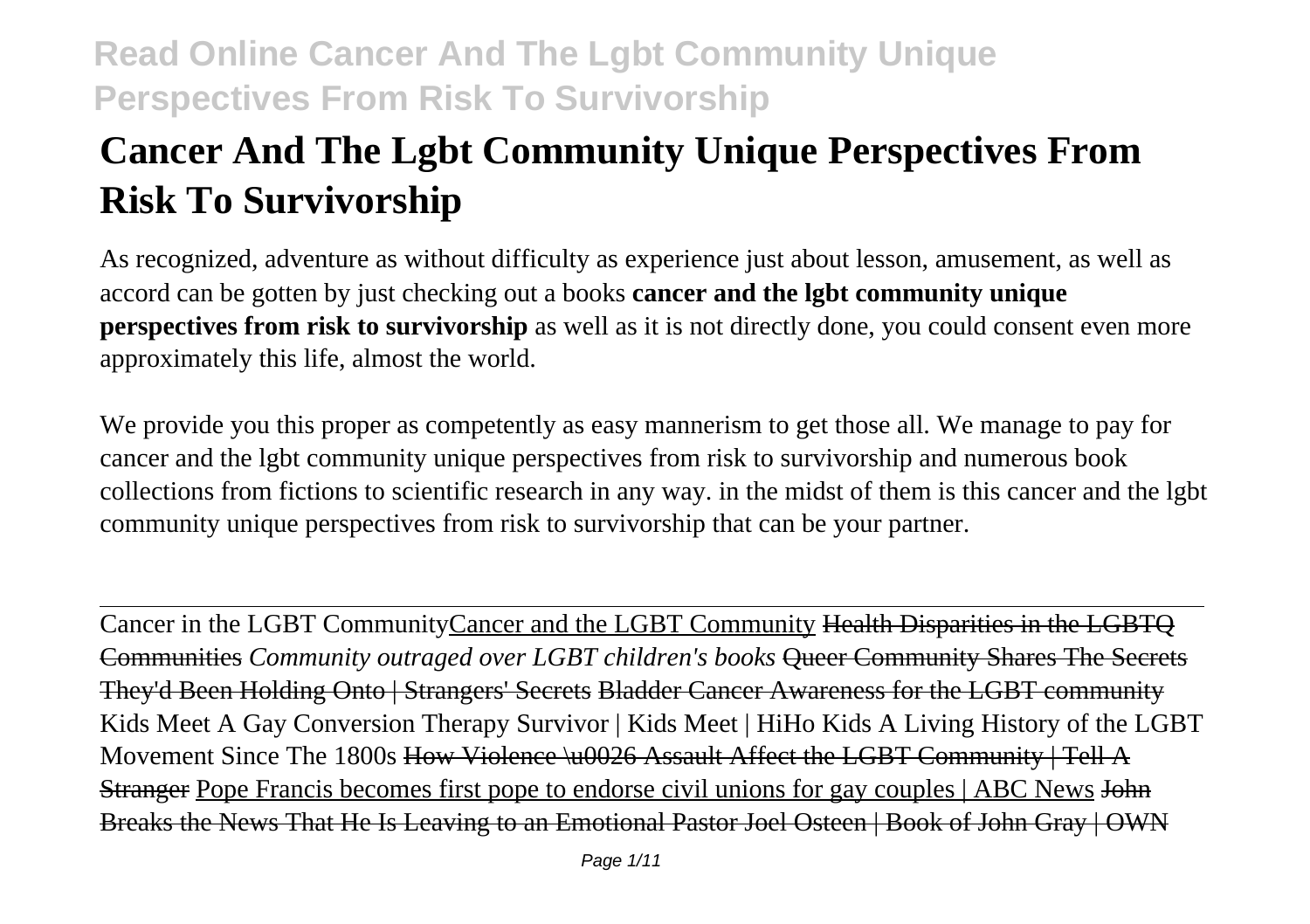*2019 Congress Archived Session: Care of the LGBTQ+ Patient With Cancer* The Bible: A queer positive book | Rev. Dr. Cheri DiNovo | TEDxToronto LGBT People Share Their Experience Being Rejected By the Church | Tell A Stranger \"Single, Gay, Christian\" book \u0026 story of suicide encounter w transgender person. *Storybook Events - Wedding Coloring Book for the LGBT Community - Groom Edition by Dawn Boyer Preaching like Jesus to the LGBT Community and its Supporters | JD Greear* ACON and Cancer Institute NSW Partnership Dr. Anthony Fauci, explained *My Issues With LGBT* **Cancer And The Lgbt Community**

Cancer and the LGBT Community There are approximately 1 million LGBT cancer survivors in the country today. This is based on the common estimate that approximately 4% of the population is gay, lesbian, bisexual and/or transgender and that this population is overrepresented among cancer survivors. Nearly every doctor has LGBT people as patients.

### **National LGBT Cancer Network Cancer and the LGBT Community**

Cancer and the LGBT Community: Unique Perspectives from Risk to Survivorship covers the scope of current knowledge of cancer in the LGBT community across the entire cancer continuum, from understanding risk and prevention strategies in LGBT groups, across issues of diagnosis and treatment of LGBT patients, to unique aspects of survivorship and death and dying in these communities. Each chapter includes an in depth analysis of the state of the science, discusses the many remaining challenges ...

### **Cancer and the LGBT Community: Unique Perspectives from ...**

Lesbian, gay, bisexual and transgender people do not. However, there is reason to believe that LGBT Page 2/11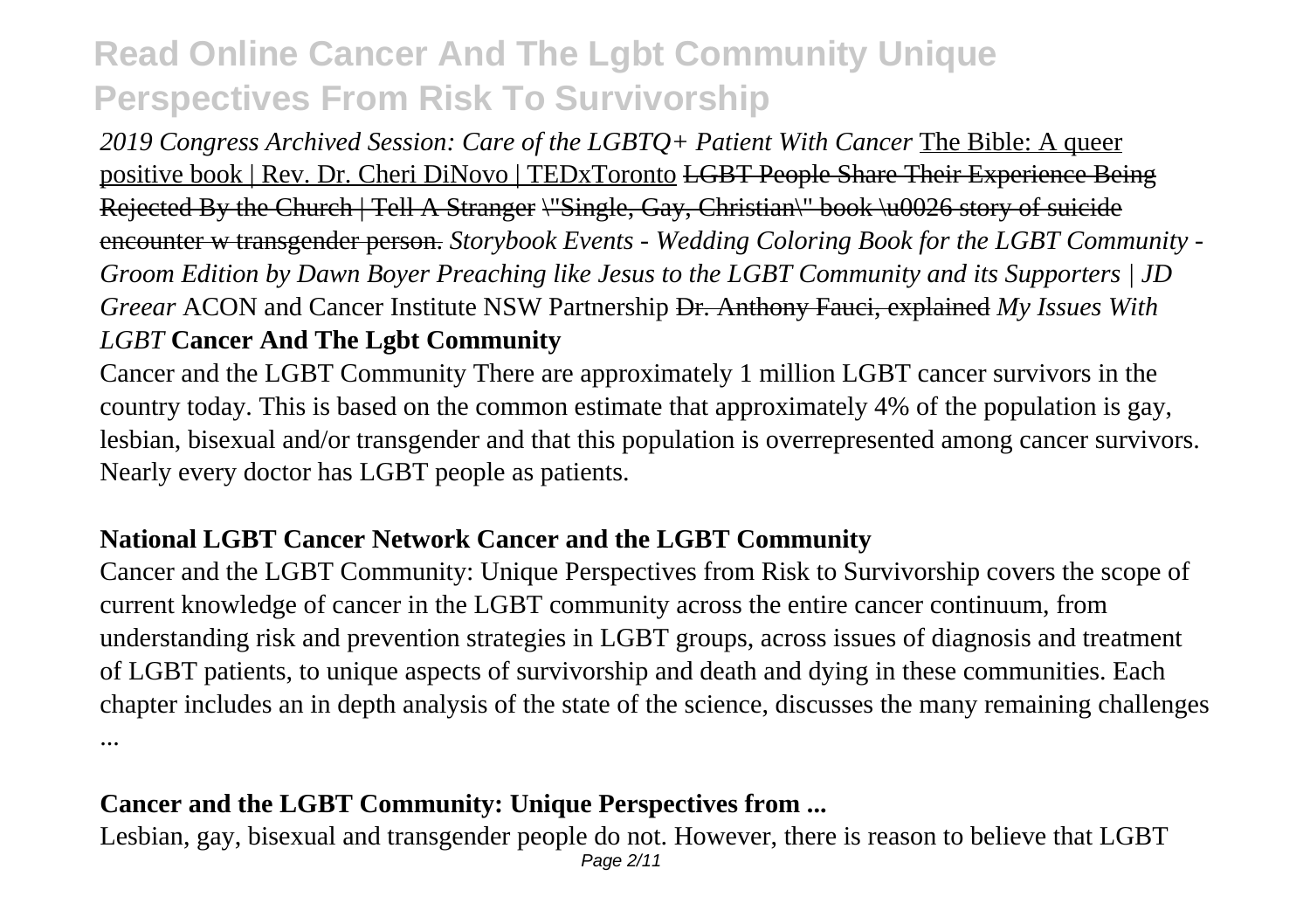people are carrying a disproportionate cancer burden. There is adequate research to confirm that lesbian, gay, bisexual and transgender people have a unique "cluster of risk factors" that would lead us to have both greater cancer incidence and later stage diagnosis.

### **National LGBT Cancer Network The LGBT Community's ...**

Cancer and the LGBT Community: Unique Perspectives from Risk to Survivorship covers the scope of current knowledge of cancer in the LGBT community across the entire cancer continuum, from understanding risk and prevention strategies in LGBT groups, across issues of diagnosis and treatment of LGBT patients, to unique aspects of survivorship and death and dying in these communities. Each chapter includes an in depth analysis of the state of the science, discusses the many remaining challenges ...

### **Cancer and the LGBT Community | SpringerLink**

Tobacco is the leading cause of cancer-related deaths, so it's important to get help to quit. "Research shows that members of the LGBT community are more likely to smoke or use other forms of tobacco like e-cigarettes," says Ball. The best way to quit tobacco is to use medications and get counseling.

#### **Cancer prevention and the LGBT community: What to know ...**

According to a survey by the National LGBT Cancer Network and the National Center for Transgender Equality, which had 28,000 respondents, 50% of transgender persons surveyed reported teaching their...

### **Cancer and the Transgender Community - Oncology Nurse Advisor**

Page 3/11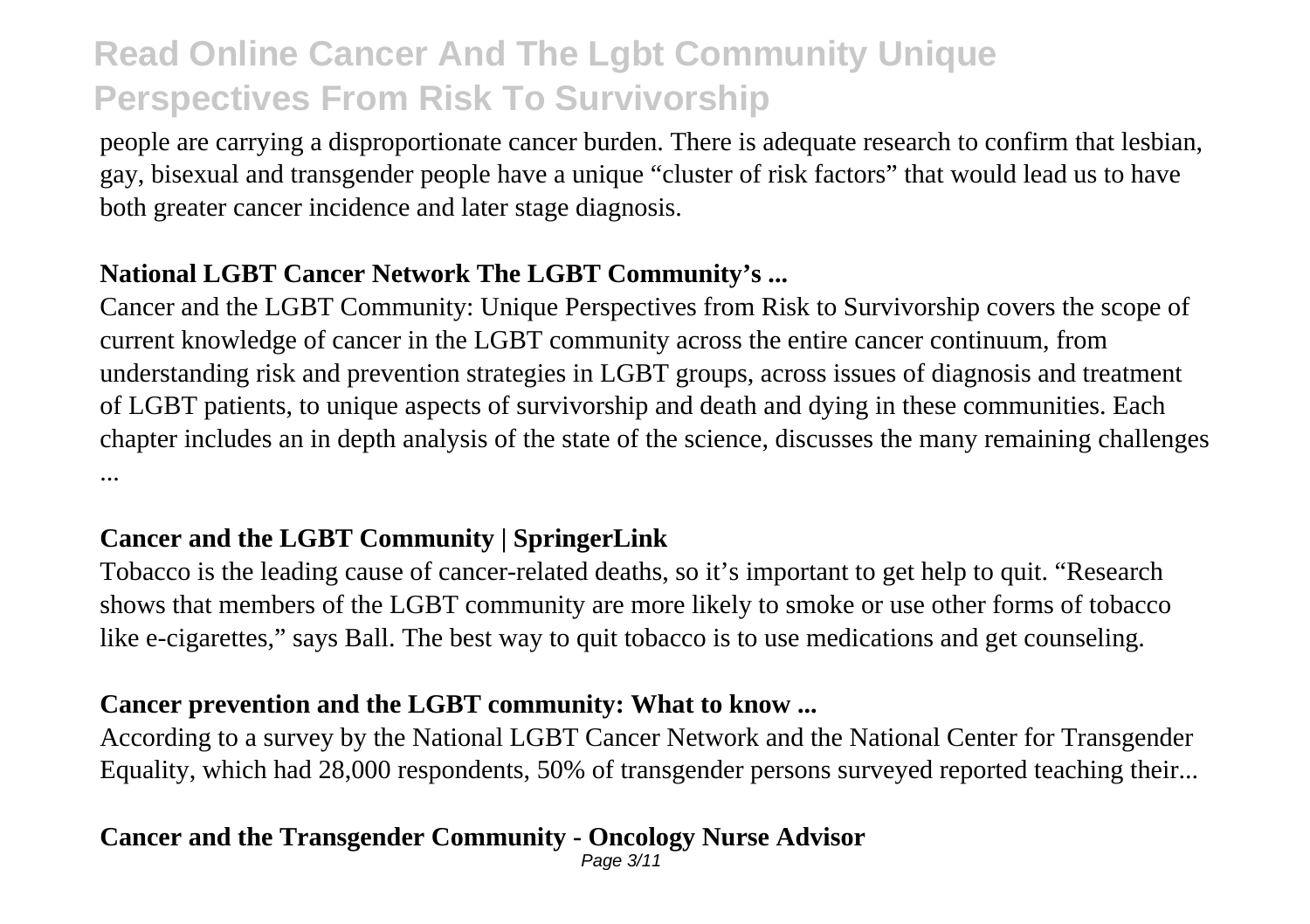While very little cancer research has focused on the LGBT community, cancer may affect this population at different rates and in different ways than their heterosexual counterparts. A 2011 study in the journal Cancer found that gay men who responded to the California Health Interview Survey were nearly twice as likely as straight men to be cancer survivors.

#### **Cancer Comes Out**

Supporting Lesbian, Gay, Bisexual and Trans people with cancer. A practical guide for cancer and other health professionals. 1. Introduction Quality of life and care are important aspects of cancer survivorship and there is now a greater focus on recovery, health and well being after treatment. While Lesbian, Gay, Bisexual and Trans (LGBT) people report many good experiences of care, there are some areas that still need attention.

### **Supporting Lesbian, Gay, Bisexual and Trans people with cancer**

The LGBT Lounge - Forum Anyone else in the same position? Support for me and my long term lesbian partner of 35 years who was diagnosed with cancer over the new year Support for me and my long term lesbian partner of 35 years who was diagnosed with cancer over the new year

### **Macmillan Online Community**

Lesbian, Gay, Bisexual, Transgender, Queer (LGBTQ) People With Cancer Fact Sheet. The National Gay and Lesbian Task Force Policy Institute estimates that between 5% and 10% of the general population identifies as LGBTQ.1 The American Cancer Society estimates there will be 1.8 million newly diagnosed cancer cases and nearly 607,000 deaths from cancer in 2020; 2using these estimates,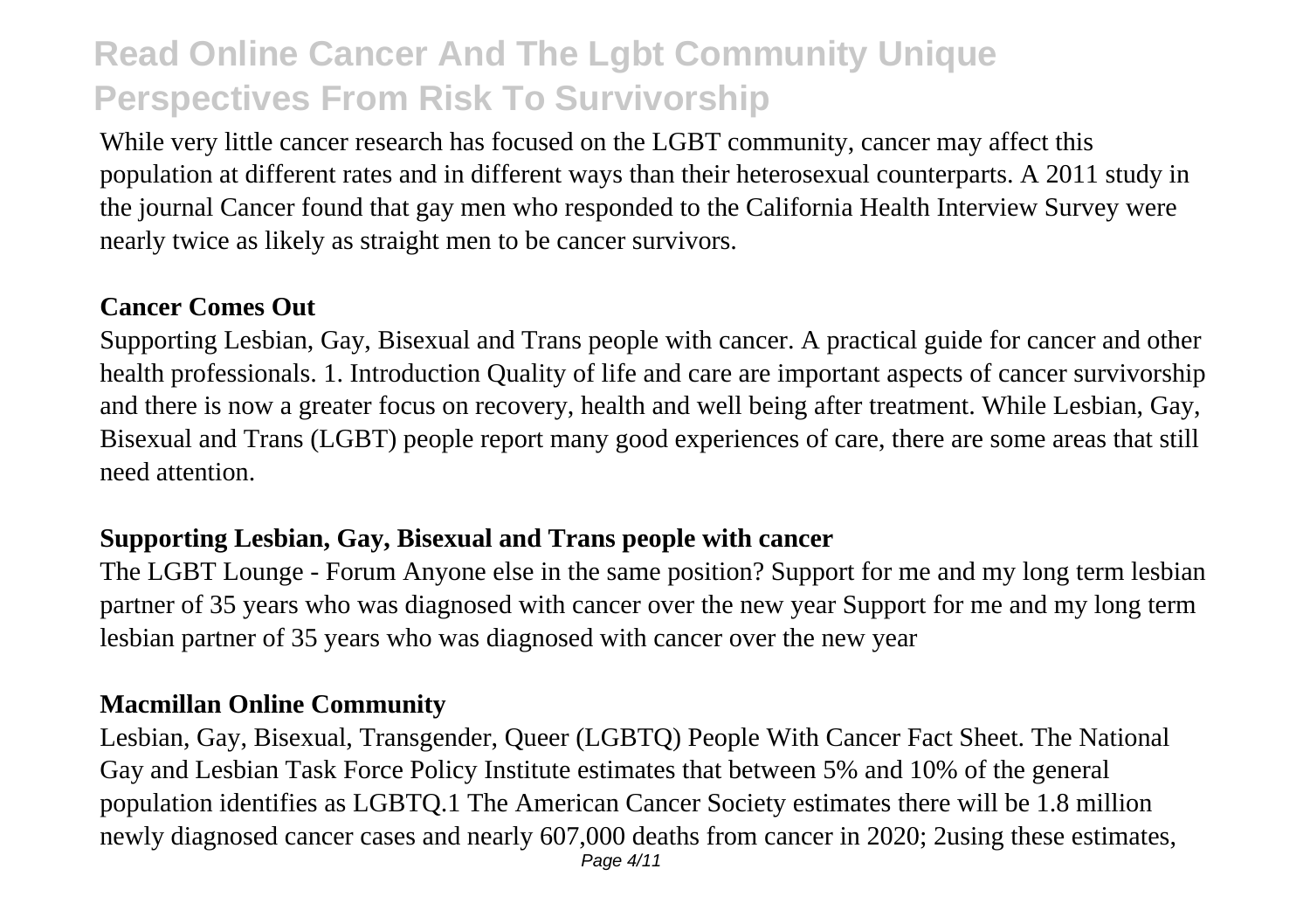there could be approximately 135,000 new cancer cases and more than 45,000 cancer deaths in LGBTQ patients.

### **Lesbian, Gay, Bisexual, Transgender\*, Queer (LGBTQ) People ...**

We are conducting a survey among LGBT cancer survivors to find better ways to improve care in our community. Our survey will help us understand the habits,... We are conducting a survey among LGBT cancer survivors to find better ways to im...

### **Posts - LGBT Cancer Community | HealthUnlocked**

Cancer in LGBT Communities Lesbian, gay, bisexual, and transgender (LGBT) people are at an elevated risk for many types of cancer Lesbian women initiate the HPV vaccine at less than 1/3 the rate of heterosexual women. (7)

### **Cancer in LGBT Communities - LGBT health - link**

Researching Cancer in the LGBT Community - American Association for Cancer Research (AACR)

### **Researching Cancer in the LGBT Community - American ...**

The LGBT Lounge - Forum Information on Macmillan's Lesbian, Gay, Bisexual and Transgender (LGBT) Taskforce event

### **Macmillan Online Community**

The letter, organised by the LGBT National Cancer Network and signed by more than a hundred local Page 5/11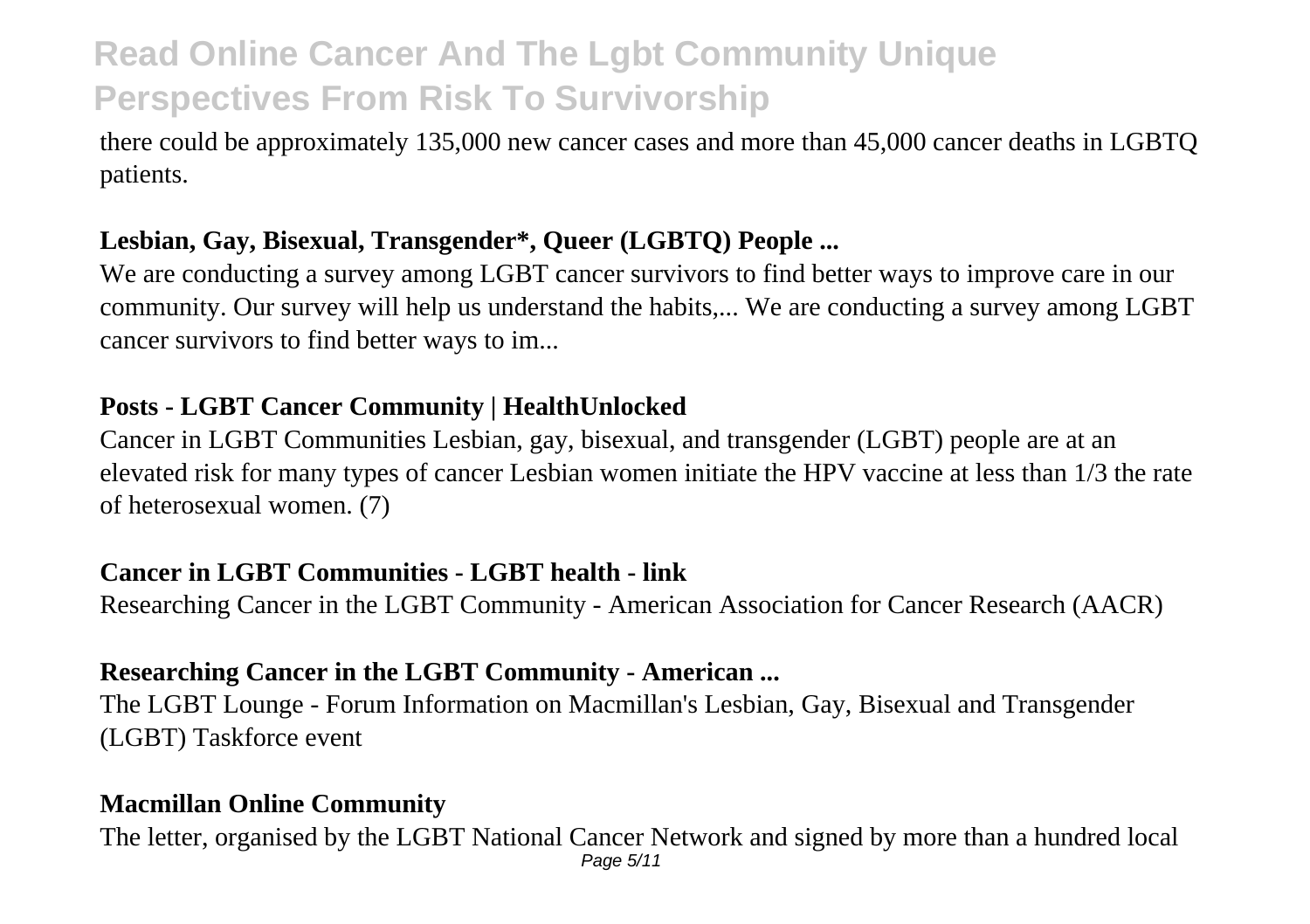and national organisations in the US, outlines three main factors that mean coronavirus poses an...

#### **Coronavirus: LGBT people especially vulnerable for three ...**

The Mamazon Club was founded 15 years ago by lesbian survivors of breast cancer, who did not always feel supported or understood by the medical staff involved in their treatment and recovery. Sam...

This book covers the scope of current knowledge of cancer in the LGBT community across the entire cancer continuum, from understanding risk and prevention strategies in LGBT groups, across issues of diagnosis and treatment of LGBT patients, to unique aspects of survivorship and death and dying in these communities. Each chapter includes an in depth analysis of the state of the science, discusses the many remaining challenges and unanswered questions and makes recommendations for research, policy and programmatic strategies required to address these. Focus is also placed on the diversity of the LGBT communities. Issues that are unique to cancer in LGBT populations are addressed including the social, economic and cultural factors that affect cancer risk behaviors, barriers to screening, utilization of health care services, and legislation that directly impacts the health care of LGBT patients, healthcare settings that are heterosexist and unique aspects of patient-provider relationships such as disclosure of sexual orientation and the need for inclusion of expanded definition of family to include families of choice. The implications of policy change, its impact on healthcare for LGBT patients are highlighted, as are the remaining challenges that need to be addressed. A roadmap for LGBT cancer prevention, detection, diagnosis, survivorship, including treatment and end of life care is offered for future researchers, policy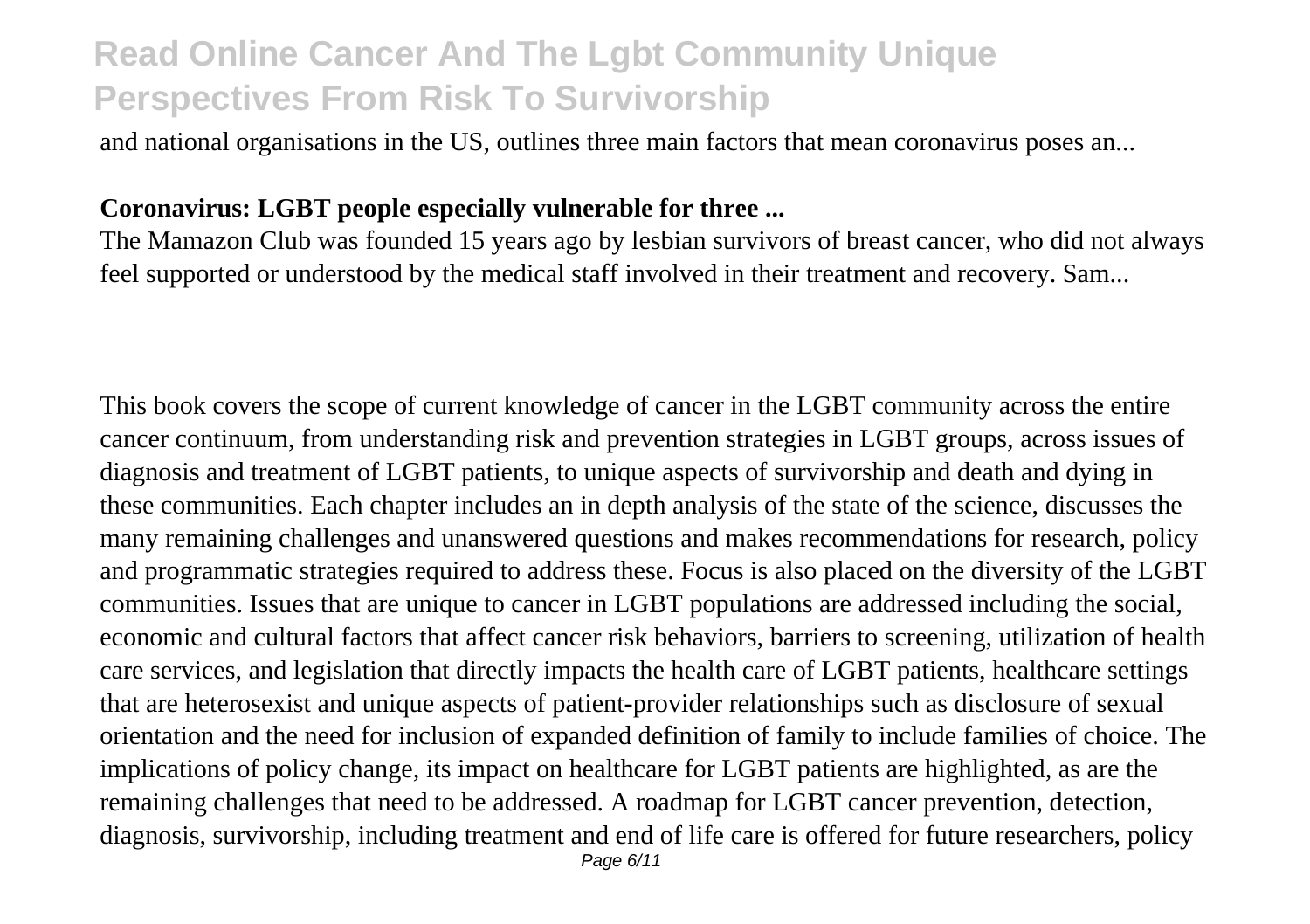makers, advocates and health care providers.

At a time when lesbian, gay, bisexual, and transgender individuals--often referred to under the umbrella acronym LGBT--are becoming more visible in society and more socially acknowledged, clinicians and researchers are faced with incomplete information about their health status. While LGBT populations often are combined as a single entity for research and advocacy purposes, each is a distinct population group with its own specific health needs. Furthermore, the experiences of LGBT individuals are not uniform and are shaped by factors of race, ethnicity, socioeconomic status, geographical location, and age, any of which can have an effect on health-related concerns and needs. The Health of Lesbian, Gay, Bisexual, and Transgender People assesses the state of science on the health status of LGBT populations, identifies research gaps and opportunities, and outlines a research agenda for the National Institute of Health. The report examines the health status of these populations in three life stages: childhood and adolescence, early/middle adulthood, and later adulthood. At each life stage, the committee studied mental health, physical health, risks and protective factors, health services, and contextual influences. To advance understanding of the health needs of all LGBT individuals, the report finds that researchers need more data about the demographics of these populations, improved methods for collecting and analyzing data, and an increased participation of sexual and gender minorities in research. The Health of Lesbian, Gay, Bisexual, and Transgender People is a valuable resource for policymakers, federal agencies including the National Institute of Health (NIH), LGBT advocacy groups, clinicians, and service providers.

Black LGBT Health in the United States: The Intersection of Race, Gender, and Sexual Orientation Page 7/11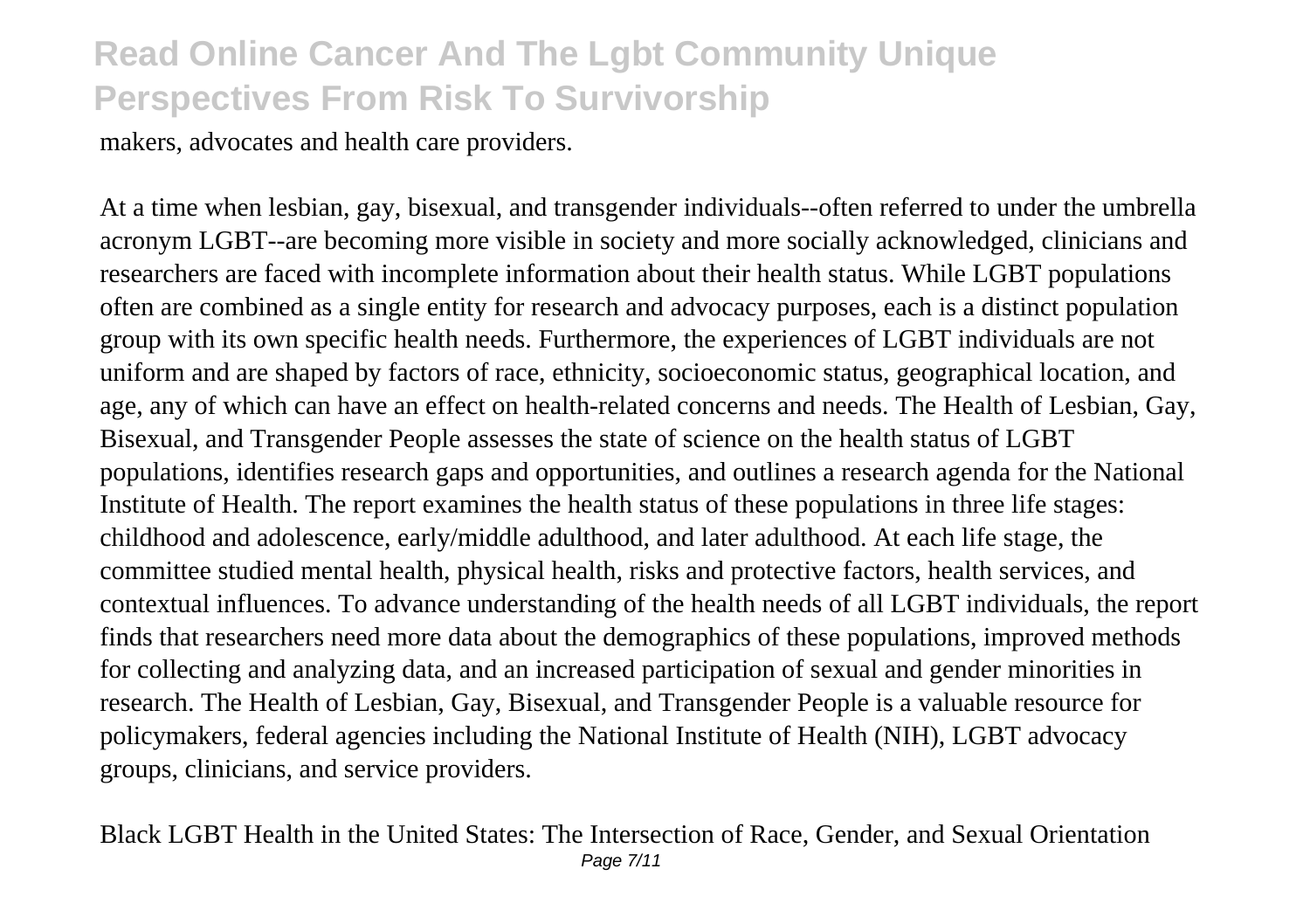focuses on the mental, physical, and spiritual aspects of health, and considers both risk and resiliency factors for the Black LGBT population.

This is the first concise handbook on Lesbian, Gay, Bisexual and Transgender (LGBT) health in the past few years. It breaks the myths, breaks the silence, and breaks new ground on this subject. This resource offers a multidimensional picture of LGBT health across clinical and social disciplines to give readers a full and nuanced understanding of these diverse populations. It contains real-world matters of definition and self-definition, meticulous analyses of stressor and health outcomes, a extensive coverage of research methodology concerns, and critical insights into the sociopolitical context of LGBT individuals' health and lives.

Collecting Sexual Orientation and Gender Identity Data in Electronic Health Records: Workshop Summary reviews the statement of task set to the committee which required them to collect sexual orientation and gender identity data in electronic health records. This report summarizes the invited presentations and facilitated discussions about current practices around sexual orientation and gender identity data collection, the challenges in collecting these data, and ways in which these challenges can be overcome. Areas of focus for the workshop include the clinical rationale behind collecting these data, standardized questions that can be used to collect these data, mechanisms for supporting providers and patients in the collection of these data, technical specifications involved in creating standards for sexual orientation and gender identity data collection and exchange, and policy considerations related to the health information technology (HIT) Meaningful Use process being overseen by the Department of Health and Human Services. This report summarizes the workshop agenda, select invited speakers and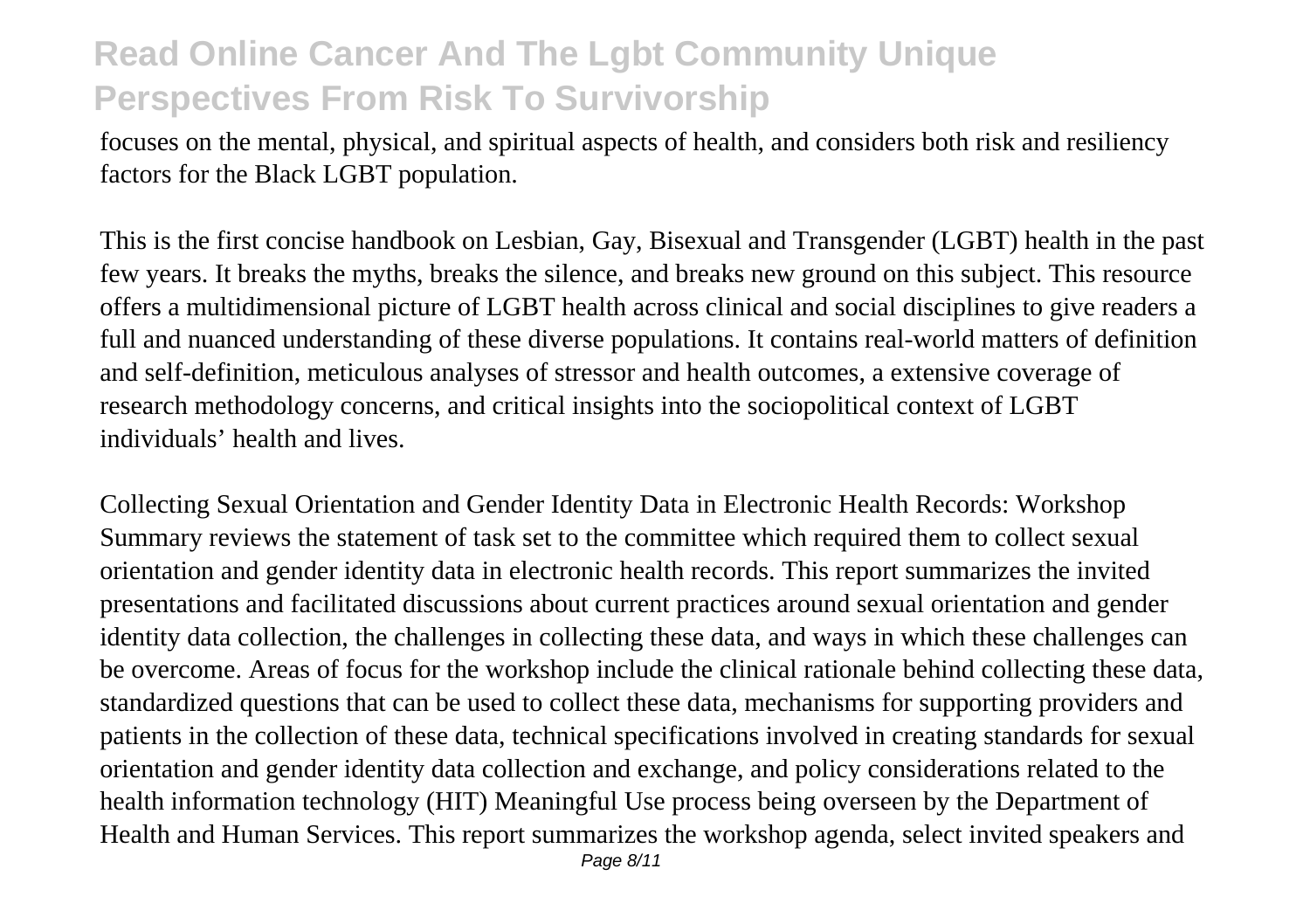discussants, and moderate the discussions. Invited participants will include lesbian, gay, bisexual, and transgender (LGBT) health care consumer advocates, providers with experience working with LGBT populations, HIT vendors and other HIT specialists, health care administrators, and policy makers.

A top American gay activist shares inspirational stories of queer icons in a series of revealing close-ups, first-person accounts, and intimate snapshots of LGBTQ pioneers and heroes.

This book provides an overview of research and practice dealing with the specific needs of gay and bisexual men living with prostate cancer, as well as the special psychosocial needs of their partners. The intention is twofold: to provide insight into the unique experiences and concerns of gay or bisexual men living with prostate cancer in order to inform and assist future research, clinical practice and supportive care, and policy; and to ensure that the needs of gay and bisexual men are recognized and advanced on the mainstream prostate cancer agenda. Featuring both cutting-edge research and powerful portraits of gay and bisexual men living with prostate cancer, this book will be indispensable for health care, oncology, and mental health practitioners who seek to address their specific experiences and challenges.

My Book title is "LGBT Community in India: A Study". In this book I have discuss about the LGBT community in India and also discuss about various problem faced by LGBT community in Indian society. I have also discussed about the struggle of section 377 of Indian penal code and the new era of LGBT community in India. My book is divided into seven chapters.

This book examines the interconnectedness of LGBT civil and political rights, bias, discrimination, Page 9/11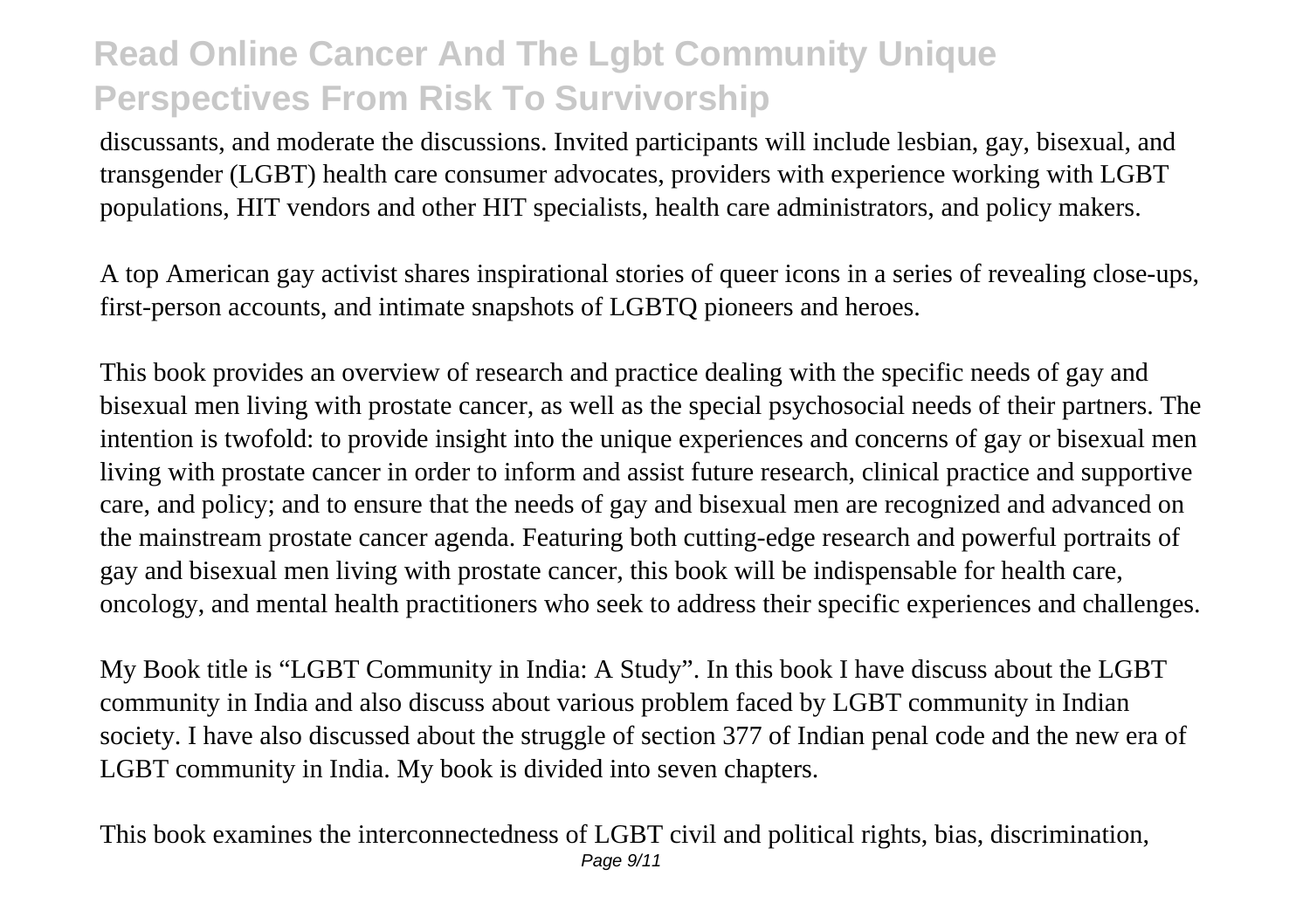homophobia, and LGBT health disparities both in the United States and globally. According to Notaro, the failure to extend equitable civil and political rights to LGBT individuals—combined with recent reversal of past gains—will continue to be associated with bias, stigma and discrimination toward the LGBT community. In turn, this sustained bias and stigma fosters a host of LGBT health disparities, including access to culturally competent health care, HIV/AIDS, substance use, homelessness, suicide, and violence. Thus, the bias and discrimination levied at the LGBT community is discussed as a major explanatory factor in life-threatening health disparities experienced by the community, particularly in urban areas worldwide. The volume provides a framework for considering future research that must identify ways to prevent these health disparities, being mindful of and harnessing the protective factors and supports that exist within the diverse LGBT community.

LGBT Health: Meeting the Needs of Gender and Sexual Minorities offers a first-of-its-kind, comprehensive view of mental, medical, and public health conditions within the LGBT community. This book examines the health outcomes and risk factors that gender and sexual minority groups face while simultaneously providing evidence-based clinical recommendations and resources for meeting their health needs. Drawing from leading scholars and practitioners of LGBT health, this holistic, centralized text synthesizes epidemiologic, medical, psychological, sociological, and public health research related to the origins of, current state of, and ways to improve LGBT health. The award-winning editors have assembled LGBT health experts who have conducted extensive research into diverse areas of LGBT health. Sections guide the reader through the entire spectrum of LGBT health, from the historical roots of LGBT health research all the way to modern, emerging lines of inquiry to improve health among diverse gender and sexual minority groups. Specific groundbreaking coverage includes such populations Page 10/11